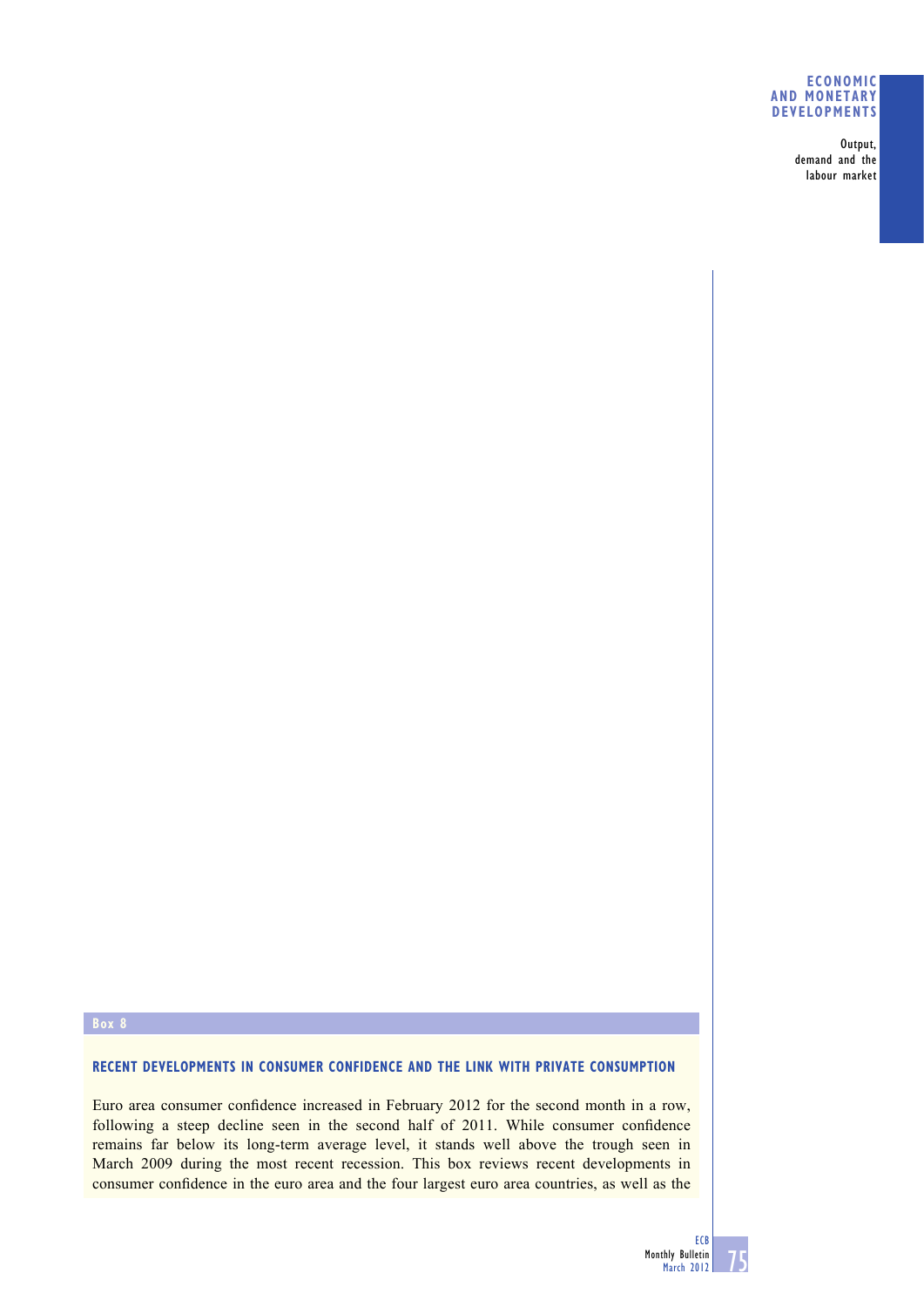usefulness of this indicator for the assessment of private consumption developments.

## **Cross-country differences in consumer**  confidence

The recent improvement in consumer confidence in the euro area as a whole masks diverse developments across countries (see Chart A). Looking at developments since the most recent trough in confidence in March 2009, significant improvements in consumer confidence have been recorded in Germany and Spain. In France there has been a limited improvement, while in Italy consumer confidence, after having initially recovered, gradually declined to reach levels similar to those observed during the 2008-09 recession.

#### **Chart A Developments in consumer confidence**

(percentage balances; deviations from long-term averages)



## **Factors driving consumer confidence**

To analyse in more detail what has been driving developments in consumer confidence since early 2009, it is necessary to look at all four components of the indicator, which correspond to questions from the European Commission's monthly consumer survey. Among other things, it asks respondents about their expectations regarding developments over the next 12 months in (i) the general economic situation, (ii) unemployment, (iii) their household's financial position, and (iv) their intentions with regard to saving. The consumer confidence indicator is the arithmetic mean of the survey balances<sup>1</sup> of these questions, with equal weights applied to all the questions. Chart B shows the contributions of the four components to the overall euro area consumer confidence indicator since its trough during the most recent recession.

**Chart B Consumer confidence in the euro area and contributions of components**

(percentage balances; deviations from long-term averages)



At the euro area level, changes in expectations relating to unemployment developments made

Sources: European Commission and ECB calculations.

1 The survey balances for each component are computed as the percentage of respondents expecting an improvement minus the percentage of respondents expecting a deterioration, with the responses of "stayed the same" and "I don't know" being disregarded. They are expressed as percentage balances.

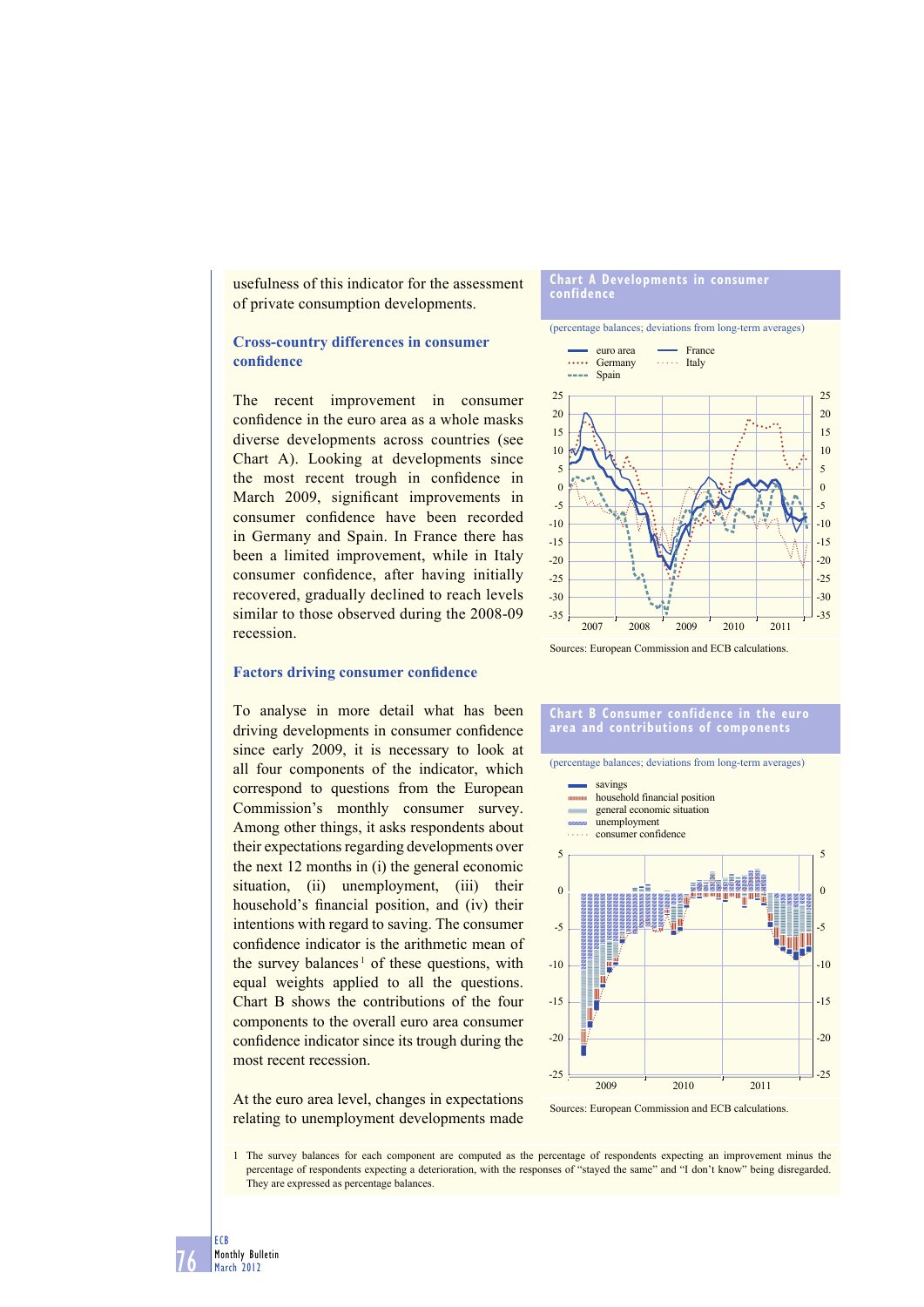## **ECONOMIC AND MONETARY DEVELOPMENTS**

Output, demand and the labour market

the largest contribution to the improvement in consumer confidence between March 2009 and June 2011, followed by changes in expectations regarding the general economic situation. The respondents' views on their expected savings and their household's financial position also improved, albeit to a lesser extent. In general, answers to the questions concerning the economy as a whole display far more variation over the business cycle than responses to the questions regarding the situations of individual households. Taking this into account, the contributions of the four components to the overall improvement in the consumer confidence indicator since early 2009 are broadly in line with long-term patterns. All the components show a high degree of co-movement, with all four contributing to the recovery in consumer confidence since the most recent trough, as well as to the drop in consumer confidence in the second half of 2011. Since the middle of 2011 all four components have stood below their long-term average levels, as shown in Chart B.

## **The link with private consumption developments**

The usefulness of consumer confidence for the assessment of private consumption developments in the euro area can be illustrated by looking at correlations between the survey balance and year-on-year and quarter-on-quarter real private consumption growth. Overall, the consumer confidence indicator displays a relatively high correlation of 0.72 with year-on-year private consumption developments (see Chart C and the table), while the correlation with quarter-on-quarter private consumption growth is 0.49.<sup>2</sup> Looking at sample periods of five years, the correlations vary significantly over time (see Chart D). In particular, over the period 2001-07 a temporary disconnect between the two variables occurred. In this period episodes of high uncertainty and geopolitical tensions







Sources: European Commission, Eurostat and ECB calculations. Note: The date on the x-axis denotes the end of the respective five-year period over which the correlation is computed.

2 The survey questions are forward-looking, i.e. the results would be expected to correlate with future consumption. In practice, however, contemporaneous correlations are higher than correlations of current private consumption with past consumer confidence.